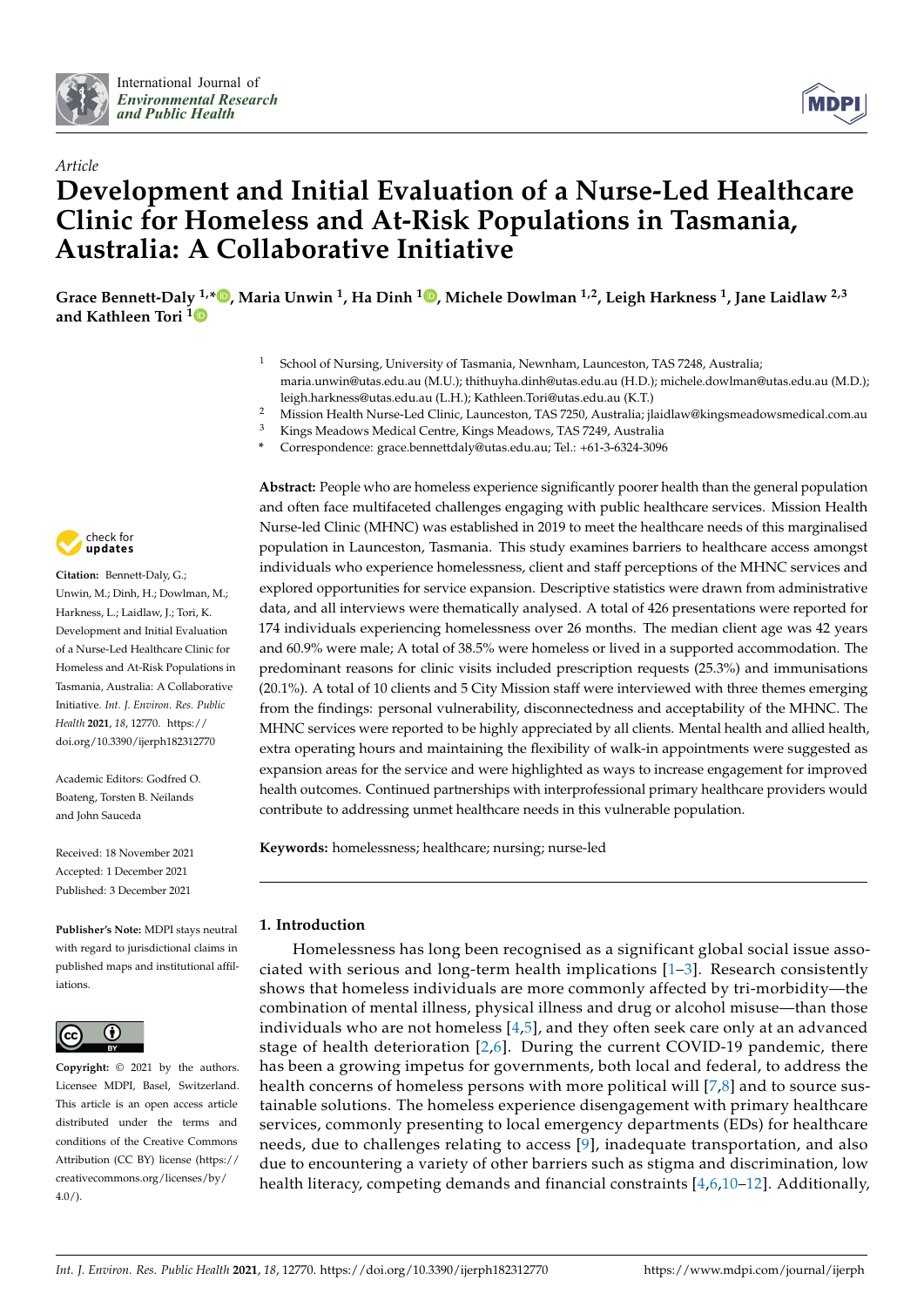there is a deficit of primary healthcare providers, and very few offer bulk-billed or free services. One innovative way to overcome issues related to healthcare access for people experiencing homelessness is through the establishment of outreach nurse-led services [\[1\]](#page-13-0). Despite there being clear benefits of nurse-led care in reducing the burden on local emergency departments [\[13](#page-13-11)[–15\]](#page-13-12), there is little research exploring whether such interventions are helping to meet the health service needs of regionally based vulnerable and homeless populations. The Mission Health Nurse-led Clinic (MHNC), established in March 2019, is a nurse-led clinic that aims to address the inequitable accessibility and provision of timely healthcare for persons experiencing or at risk of experiencing homelessness in Launceston Tasmania, Australia. The MHNC is a collaborative initiative between an independent nurse practitioner, City Mission Launceston and the School of Nursing, University of Tasmania. The clinic operates one morning per week and is routinely staffed by a nurse practitioner (NP) and/or a registered nurse (RN). Healthcare services are provided within the scope of practice of the NP and RN, including health assessment, prescriptions, treatment of minor illnesses and patient education. Its co-location with an overnight emergency shelter service, the nurse-led model of care is proving effective in addressing the healthcare needs of individuals experiencing homelessness within a regional context. This study identifies the complexities of accessing equitable and timely healthcare for persons experiencing homelessness, from the perspectives of the clients themselves and from those of the staff providing the MHNC service. The uniqueness of this study, incorporating the perceptions of both the persons who utilised the healthcare service and those of the service providers, adds further dimension to the complexities of homelessness and adds to the growing body of knowledge surrounding this growing global phenomenon. Further opportunities for expanding the breadth of nurse-led healthcare services are also explored.

#### **2. Materials and Methods**

#### *2.1. Study Design*

To explore barriers in accessing healthcare amongst homeless people and benefits of the MHNC services, this study followed the principles of a mixed methods evaluation design. This method uses qualitative and quantitative analysis to evaluate programs [\[16\]](#page-13-13). In this study, the qualitative data was collected to determine client and staff perspectives of current and future MHNC services through face-to-face interviews from March–May 2021. Quantitative data were exported from administrative management software from March 2019 to May 2021 (26 months) and included clients' age, gender, living situation, previous medical history, reason for presentation, number of visits to MHNC and where clients were referred to. The final stage of this study was combining findings to inform and support future recommendations to meet the needs of a socioeconomically disadvantaged population.

#### *2.2. Qualitative Data Collection and Analysis*

Purposive convenience sampling was used to recruit six to twelve clients, and four to six Mission Health staff or those affiliated with Mission Health. Purposive sampling does not necessitate the recruitment of a large number of participants if participants are familiar with the research subject [\[17\]](#page-13-14). All participants in this study were familiar with MHNC and able to contribute information relevant to the clinic operation and service values. Clients were eligible to participate if they were (i) 18 years old and over, (ii) had access to at least one of the MHNC services, were (iii) voluntary participants and (iv) able to give informed consent. Any current employees of the City Mission branch where the MHNC is located, including MHNC staff, were eligible to participate if they voluntarily agreed. Face-to-face interviews with clients and staff of Mission Health were conducted and recorded by two members of the research team, (GBD and LH), who had combined experience as both RNs and university academics. These two members had been involved in delivering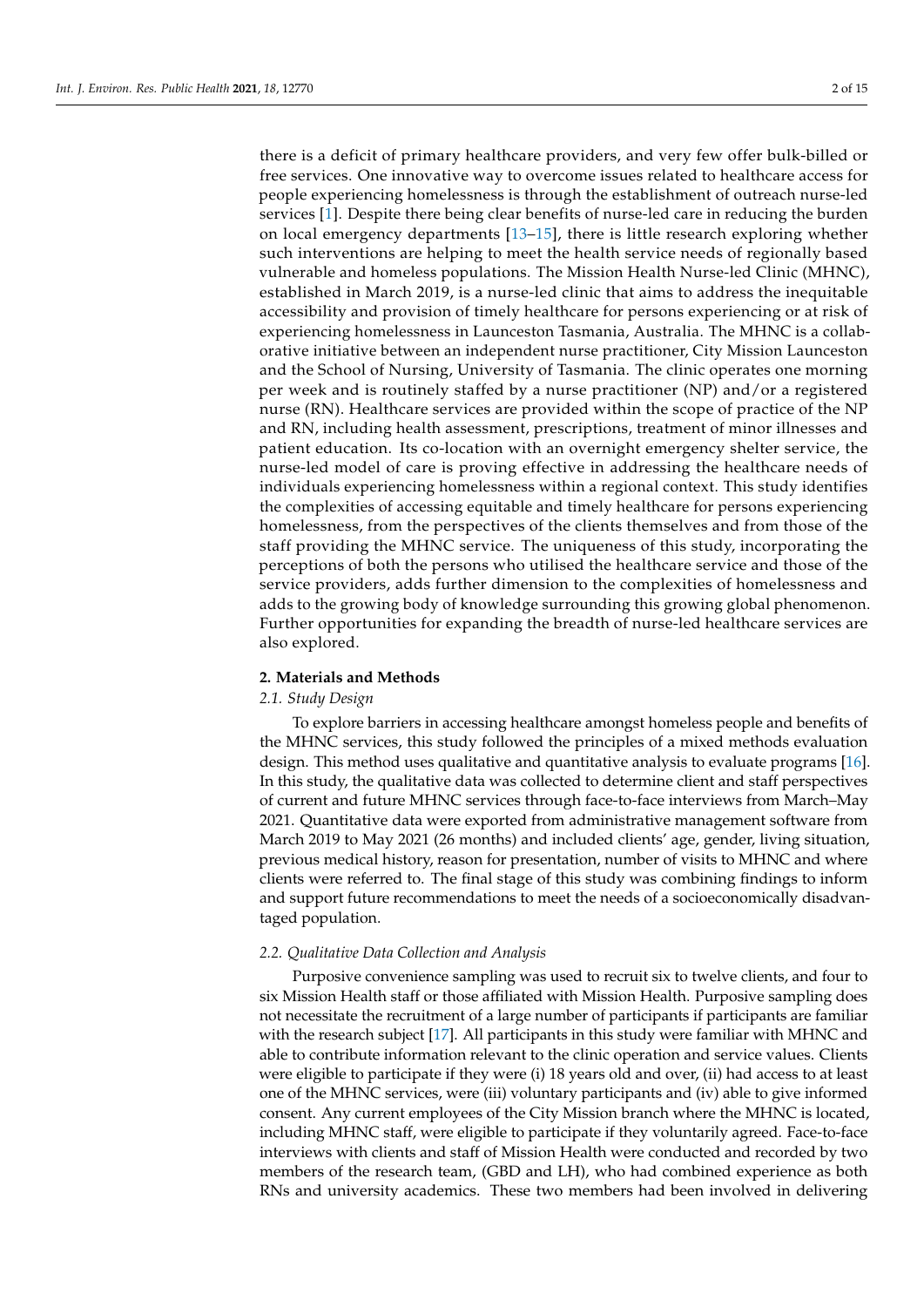services in the clinic since the beginning of its operation, although their duty was ceased prior to the time of qualitative data collection, and no professional relationship existed between interviewers and any participants. Recordings were transcribed verbatim by one member of the research team (MU) and then reviewed for accuracy by two researchers<br>(GBD and KT). Thematic analysis of the transmiste was inductive and conducted using (GBD and KT). Thematic analysis of the transcripts was inductive and conducted using NVIVO (release 1.2, 2020) and followed the seven stages set out by Braun and Clarke  $[18]$ , as out[lin](#page-2-0)ed in Figure 1.

<span id="page-2-0"></span>

**Figure 1.** Overview of the analysis process. **Figure 1.** Overview of the analysis process.

To ensure the rigor and trustworthiness of this study, we used member checking, coding reliability through seeking consensus and peer debriefing [\[18\]](#page-13-15). The research team consisted of four members familiar with the clinic context and three others with doctoral qualifications and experience in qualitative research methods. Member checks were frequently conducted during all interviews by asking participants to verify what they said. All participants were offered a chance to return the MHNC to review their transcriptions  $W_1$ de-identified and assigned a unique identifier. As part of step (ii), G.BD and MU independently read and re-read each transcript. After immersing themselves in the data, G.BD and MU then generated initial codes independently, as per step (iii) and discussed any discrepancies and refined the themes until consensus was reached. This process of refinement renected phase iv. Two members of the research team had extensive knowledge and<br>experience in the provision of healthcare among homeless populations (MD and JL) and were not involved in the initial analysis and coding but assisted in steps v–vii (Figure [1\)](#page-2-0) to further identify and define themes. The research team had extensive knowledge and team had extensive knowledge and team had extensive knowledge and team had extensive knowledge and team had extensive knowledge and team had To ensure the rigor and trustworthiness of this study, we used member checking, and add or correct their responses. However, none of them did so. All participants were ment reflected phase iv. Two members of the research team had extensive knowledge and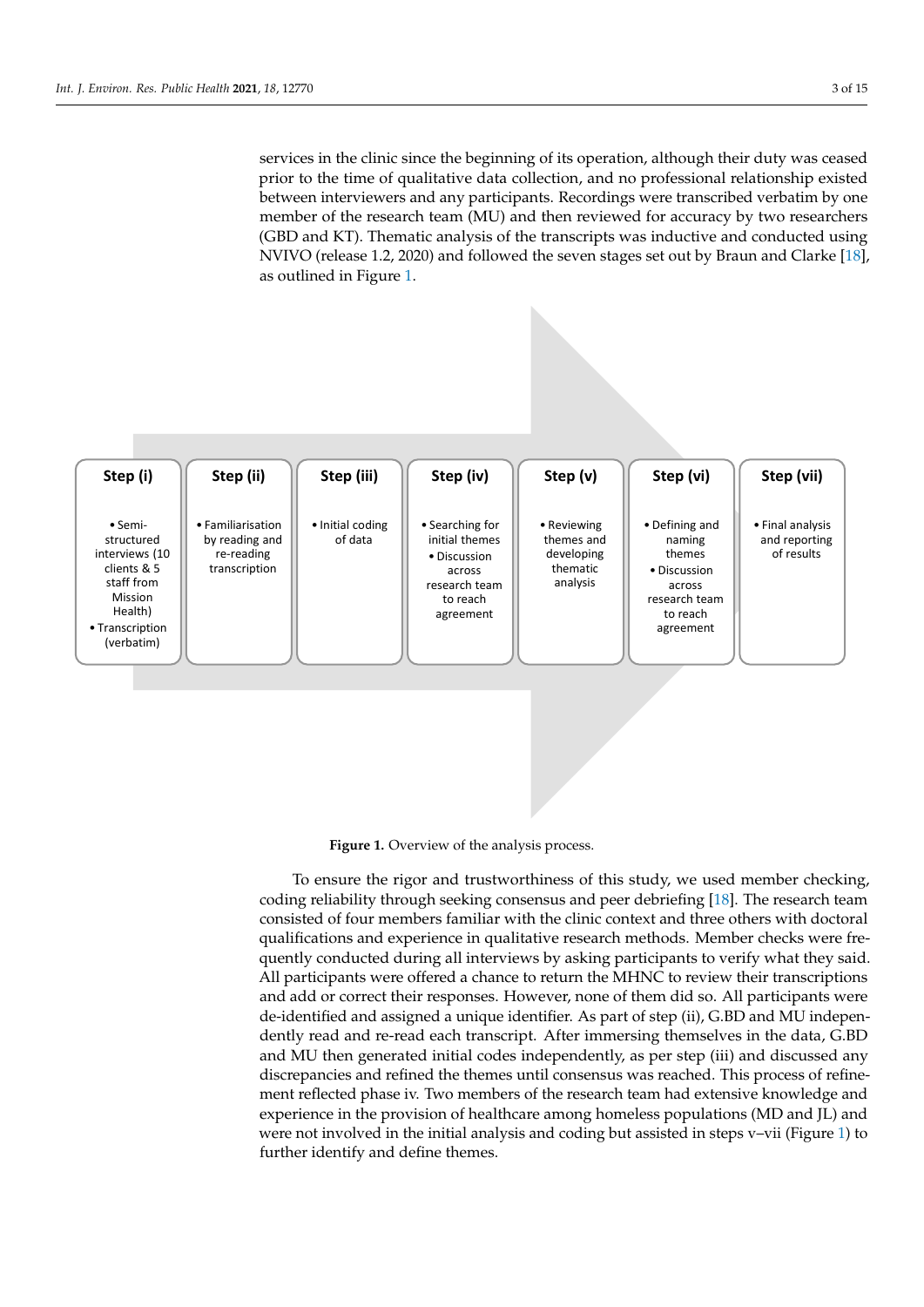# *2.3. Quantitative Data Collection and Analysis*

Quantitative data consisted of administrative data from MHNC's management software, and client information was unidentifiable to the research team and included age, gender, living situation, previous medical history, reason for presentation, number of visits to MHNC and where clients were referred to over a 26-month period. Descriptive analysis was conducted to determine frequencies in presentations numbers, and percentages for demographic data and medical conditions were used. Medians and 95th percentiles were used to report client participant age. Analysis was conducted using Statistical Package for Social Sciences (SPSS, v27, IBM Corp, Armonk, NY, USA).

#### *2.4. Ethical Considerations*

Ethics approval was granted from the Tasmanian Human Research Ethics Committee (H021679), and site approval was provided by City Mission. Eligible clients were determined by an administrative staff of the MHNC. Participants were provided with an information sheet about the study, and if they voluntarily agreed to participate, they were required to sign a written informed consent prior to an individual interview. This process followed the ethical considerations for working with a vulnerable population.

#### **3. Results**

# *3.1. Qualitative Findings*

A total of 15 participants were recruited. Ten were MHNC clients, of which six were male and four were female. A total of five MHNC employees were interviewed; of these participants, three were male and two were female.

Three overarching themes developed during analysis. The first theme was personal vulnerability (client level), second, disconnectedness (system level) and third, the acceptability of the MHNC (service level). Definitions for each overarching theme and a list of subthemes are provided in Figure [2.](#page-4-0)

# 3.1.1. Personal Vulnerability

Personal vulnerability, as an overarching theme, was identified from client narratives that told of a loss of self-esteem, powerlessness, high stress and social isolation. Hardship and adversity, homelessness, lack of empowerment and lived experiences and wellbeing were identified as subthemes.

# Hardship and Adversity

Hardship and adversity were discussed by more than half the study participants, with various life experiences contributing to this difficulty such as limited social connection, poor mental health and/or little or no financial safety nets. Comments from clients included:

"They haven't walked a day in my shoes, or any of our shoes so there's no way on God's earth that they can tell us it's gonna be alright . . . they don't have a clue till they walk in our shoes".

# (MHNC client, 1)

"I didn't have a lot of money . . . I get a lot of stuff stolen off me so I usually end up with not much money and then because I couldn't pay [for a doctor's appointment] they have declined to meet my essential needs as a human being".

(MHNC client, 7)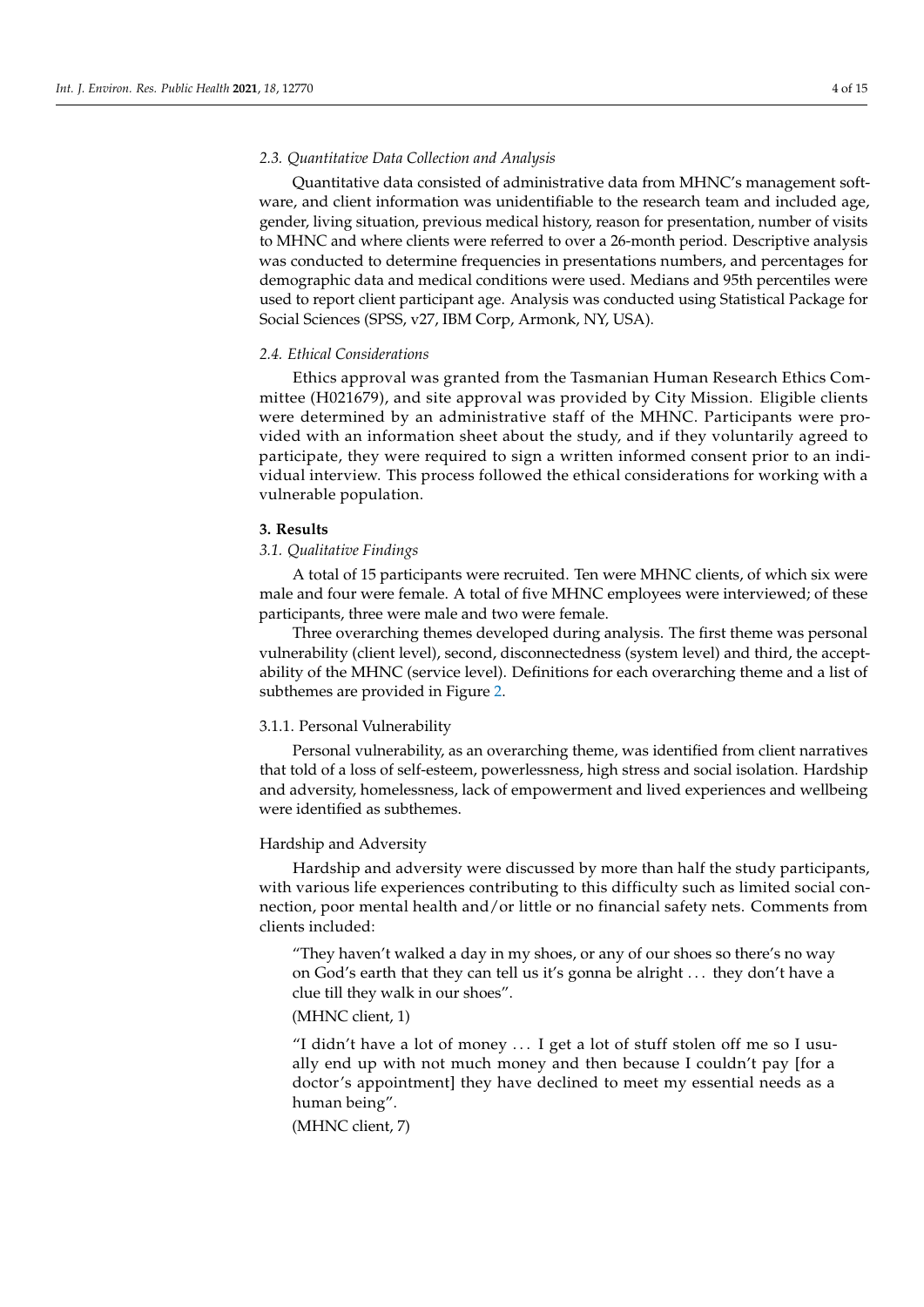<span id="page-4-0"></span>

subthemes are provided in Figure 2.



Staff also identified hardship and adversity as contributing to poorer health outcomes:

"A couple of those are [domestic violence] clients and they get very anxious and upset if they're sitting in a waiting room full of people. So, some of them just won't go anywhere until they can come on a Thursday to Mission Health".

# (MHNC staff, 13)

"Mental health is a big issue, alcohol and drugs are a big issue, the fact that they are homeless is a big issue on their health, the Mission Health's focus is to provide some of those basics to those health needs to help overcome the challenges.". (MHNC staff, 13)

# Homelessness

Homelessness also contributed to clients' vulnerability; one client identified the challenges of not having access to personal documents:

"[Homeless people] don't have any paperwork, they don't have any ID, you don't have any of that, they can't get the help that they need but through this [Mission Health] they can".

(MHNC client, 7)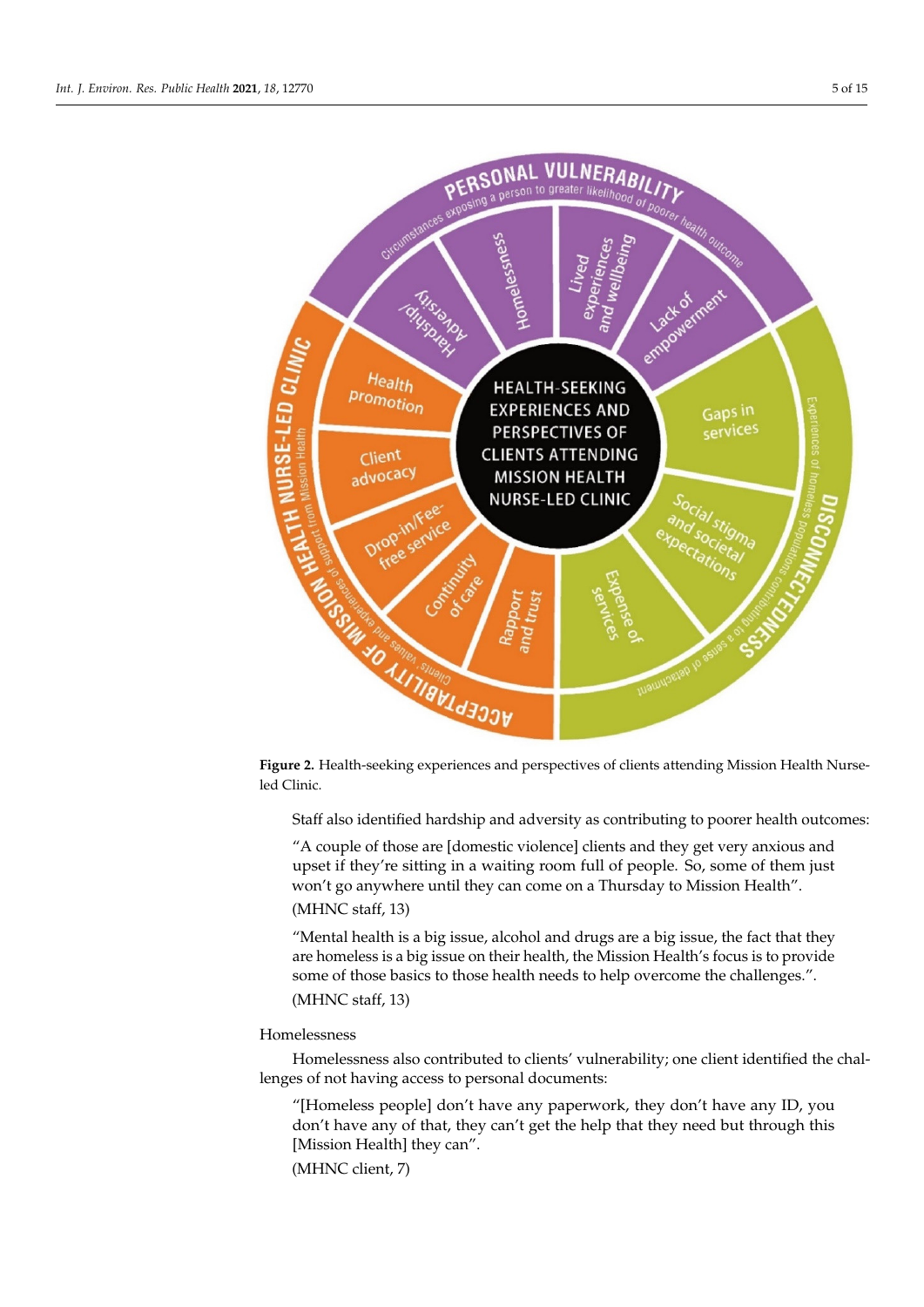A staff member identified a lack of understanding by "most" people towards those who experience homelessness. They explained a lack of understanding for

" . . . people that are either homeless or socially isolated or [unable to] manage their lives in a way that most people would regard as normal". (MHNC staff, 13)

Lived Experiences and Wellbeing

Clients' lived experiences and wellbeing was the third subtheme under personal vulnerability; for clients, these ranged from childhood to recent experiences with healthcare services.

"[I've] just been struggling so hard with mental health and self-harm since I was a boy, I've got the scars to prove it".

(MHNC client, 1)

"Oh, my mental health, I suffer from severe depression . . . . I end up being in bed for weeks at a time. So, sometimes I miss my appointments because I'm not in the right place to go there and as medical practitioners they should be aware of that".

(MHNC client, 7)

"In Tasmania in general . . . I'm hearing stories . . . people are not happy, not happy about [the lack of mental health services]. Personally, I'm one of 'em. I've had to wait a month to see a mental health counsellor . . . . . a lot can happen within a month".

(MHNC client, 10)

Staff also discussed their experiences of dealing with clients of the MHNC and identified a

" . . . need for primary health services delivered in a setting and a situation that is acceptable to [their clients]".

(MHNC staff, 2)

Lack of Empowerment

The fourth subtheme was a lack of empowerment where clients discussed feelings of anxiety and social inadequacies in their opportunity to communicate their needs to medical staff:

"You know, once you lose the loop of socialising you do find it hard to get help. . . . I did see a lady [GP], but she retired, she was really good and listened to what I had to say".

(MHNC client, 1)

"Because there's a lot of people out and about on the streets that definitely need the medical attention and help but they won't sit in a hospital, they can't build a rapport with a normal doctor [GP]".

(MHNC client, 6)

One of the City Mission staff also identified a lack of empowerment experienced by the clients of Mission Health in accessing multiple healthcare services in multiple locations:

" . . . if they're in a sensitive state, you know, a mental health state, then they don't necessarily have it in them to chasing multiple locations and multiple services".

(MHNC staff, 15)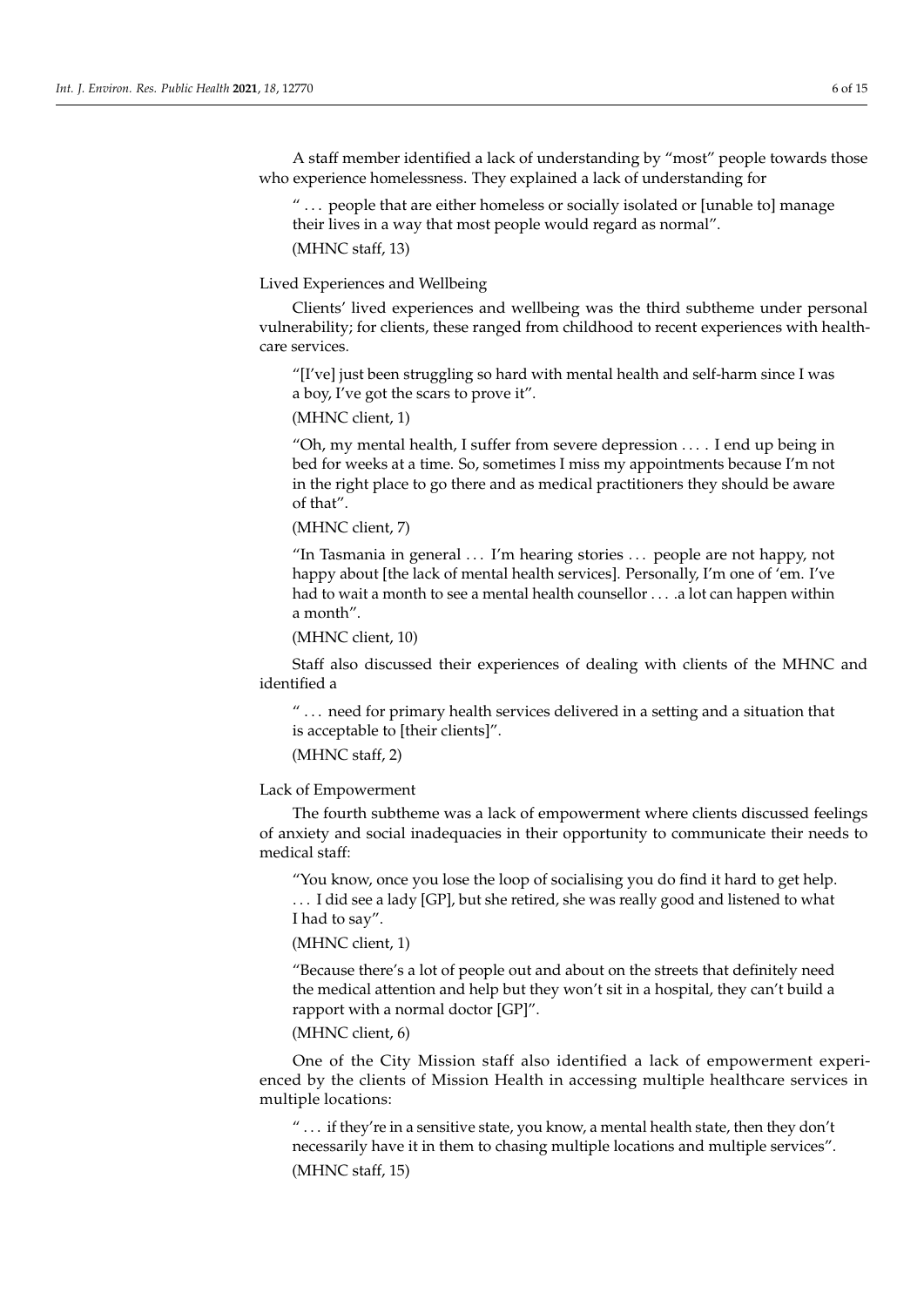#### 3.1.2. Disconnectedness

Disconnectedness was the most frequently discussed themes and has been defined one of the experiences of homeless populations that contributes to a sense of detachment from health services. Subthemes included gaps in or between services, social stigma and societal expectations, as well as the expense of alternative health services.

#### Gaps in Services

The first and most frequently discussed subtheme under disconnectedness was gaps in or between services. Eight of the ten clients and all staff interviewed highlighted this as a significant challenge among the study population:

"I was with [another medical service] for a long time and then my doctor passed away and my other doctor retired after a two-year rapport and then I was just going here, there and anywhere".

# (MHNC client, 6)

"It seems that it's difficult to access general health care apart from emergency or ambulatory care in this town, in this region even".

# (MHNC client, 10)

Staff discussed how clients used the emergency department for "something that's relatively minor" (MHNC staff, 15) more frequently before the MHNC was established and expressed frustration in the challenges they experienced when trying to support a client in seeking healthcare:

"We often used to hear of them just presenting at emergency at the hospital when they [had] certain conditions because they know when they turn up there and they wait long enough they will see someone".

# (MHNC staff, 12)

"We wouldn't have a referral process. We'd just say [to clients], '... just try your luck there' basically. We'd get reports back saying, '[GP's are] not taking on new clients'".

# (MHNC staff, 13)

#### Social Stigma and Societal Expectations

Clients of MHNC also discussed experiencing social prejudice and felt the stigma attached to that along with societal expectations when seeking other forms of healthcare but indicated that they did not experience this when presenting to MHNC. When asked what barriers he had faced when seeking healthcare, one participant (MHNC client, 7) described it as "financial bigotry or financial racism", which he described as being "judged because you're broke". Another client, when describing a conversation with a person he referred to MHNC, he stated

"Don't' be so silly, just tell 'em [MHNC nurses] who you are, tell' em the story. They don't care about your smelly feet".

### (MHNC client, 1)

Another client discussed his own experience with hospital and general practice services:

"The last time I went to the doctor I felt like cattle . . . I'm somewhat disillusioned".

# (MHNC client, 10)

The research team also interviewed a client whose experience of social stigma and societal expectations was described as a barrier to accessing health services:

"[With general practice services] it's difficult for them to just attend at a certain time and sit in a waiting room and not sort of rush from the place or not turn up".

(MHNC staff, 12)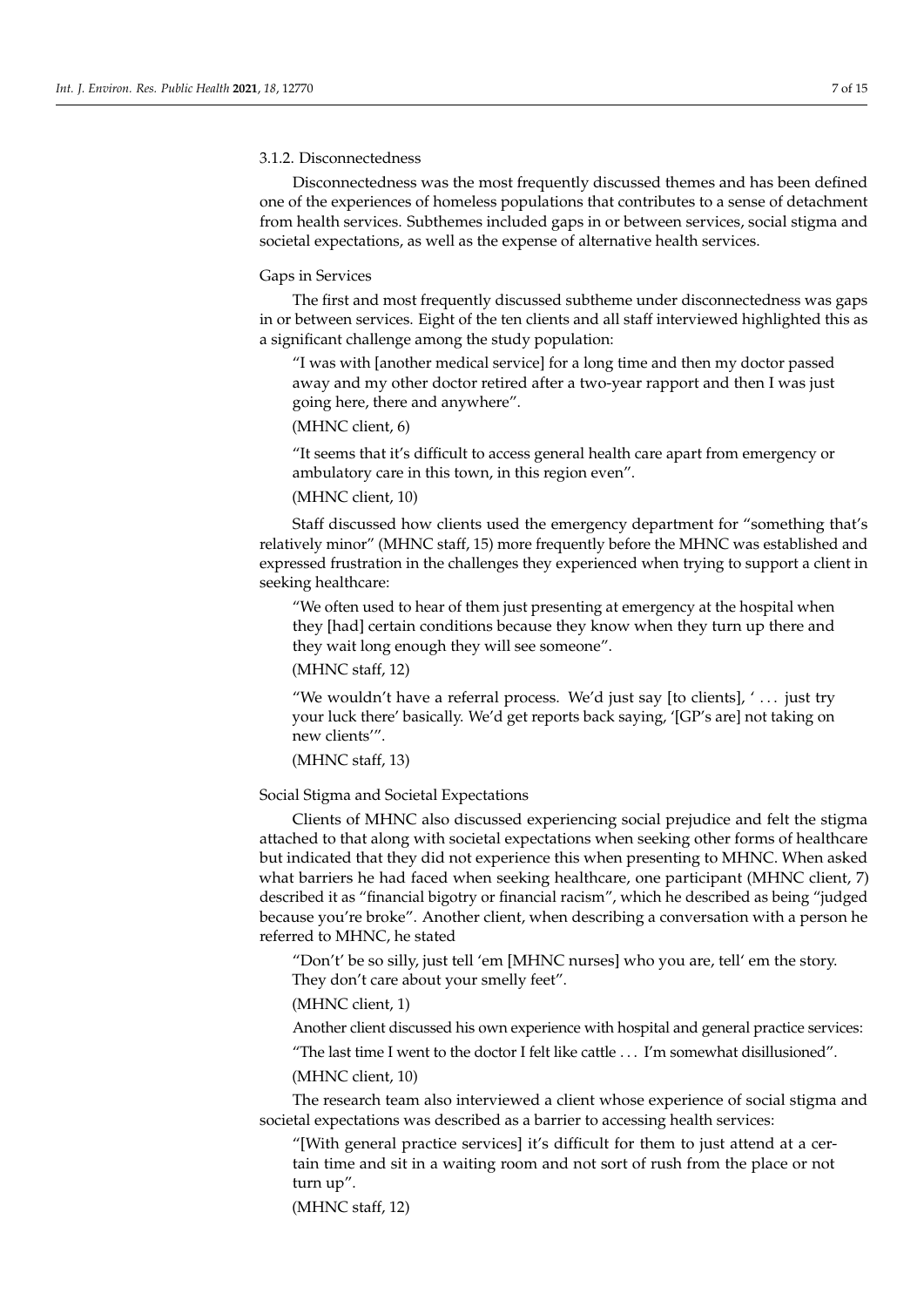Expense of Services

The third subtheme under 'disconnectedness' was the expense of services and was discussed by three clients and two staff of MHNC. Clients identified both the cost of attending or missing general practice appointments as prohibitive:

"Well, it costs money, cos my family doctor, she doesn't bulk bill anymore".

(MHNC client, 2)

"I'll make appointments with best intentions and then don't rock up and get a \$50 (AUD) charge for it and still don't get to see the doctor".

## (MHNC client, 6)

Staff participants were also concerned about service affordability:

"Most of our clients [don't] have the money to pay the gap ... there wasn't really places we could send because most of the clients who come to us have no money".

(MHNC staff, 11)

## 3.1.3. Acceptability of Mission Health Services

Acceptability of Mission Health was the third theme identified; this was defined as the clients' values and experiences of support from the MHNC. Five subthemes were constructed under this overarching theme: (i) rapport and trust, (ii) continuity of care, (iii) drop-in and fee-free service, (iv) client advocacy and (v) health promotion.

## Rapport and Trust

The most frequent subtheme discussed by client participants was rapport and trust, which was discussed by four client and two staff participants.

" . . . here [at MHNC] they can see the same people every week. And, like I said build a rapport".

(MHNC client, 6)

"They actually listen to me. They don't judge you, like there's all walks of life that come here but most of us are drug addicts, alcoholics or victims of one sort or the other".

#### (MHNC client, 1)

A female client participant with long-standing mental health problems who used the MHNC service regularly stated:

"Well, they've [Mission Health staff] saved my life and that's, and that's very humbling".

(MHNC client, 7)

Staff participants had also witnessed how rapport and trust contributed to the appropriateness of MHNC, as they stated:

"We had a gentleman come in the other day with his three-year-old grandchild left in his care and he had no idea what to do. He didn't have the money to take her to a doctor, and they're just so grateful. You know, it's people's health, if you haven't got your health what have you got?"

## (MHNC staff, 15)

# Continuity of Care

Continuity of care for clients of MHNC was the most frequent theme discussed by staff, with four staff and three clients providing statements used to inform this subtheme. Staff identified the benefits of providing a service with regular staff who understood the complex nature of the clients they were seeing: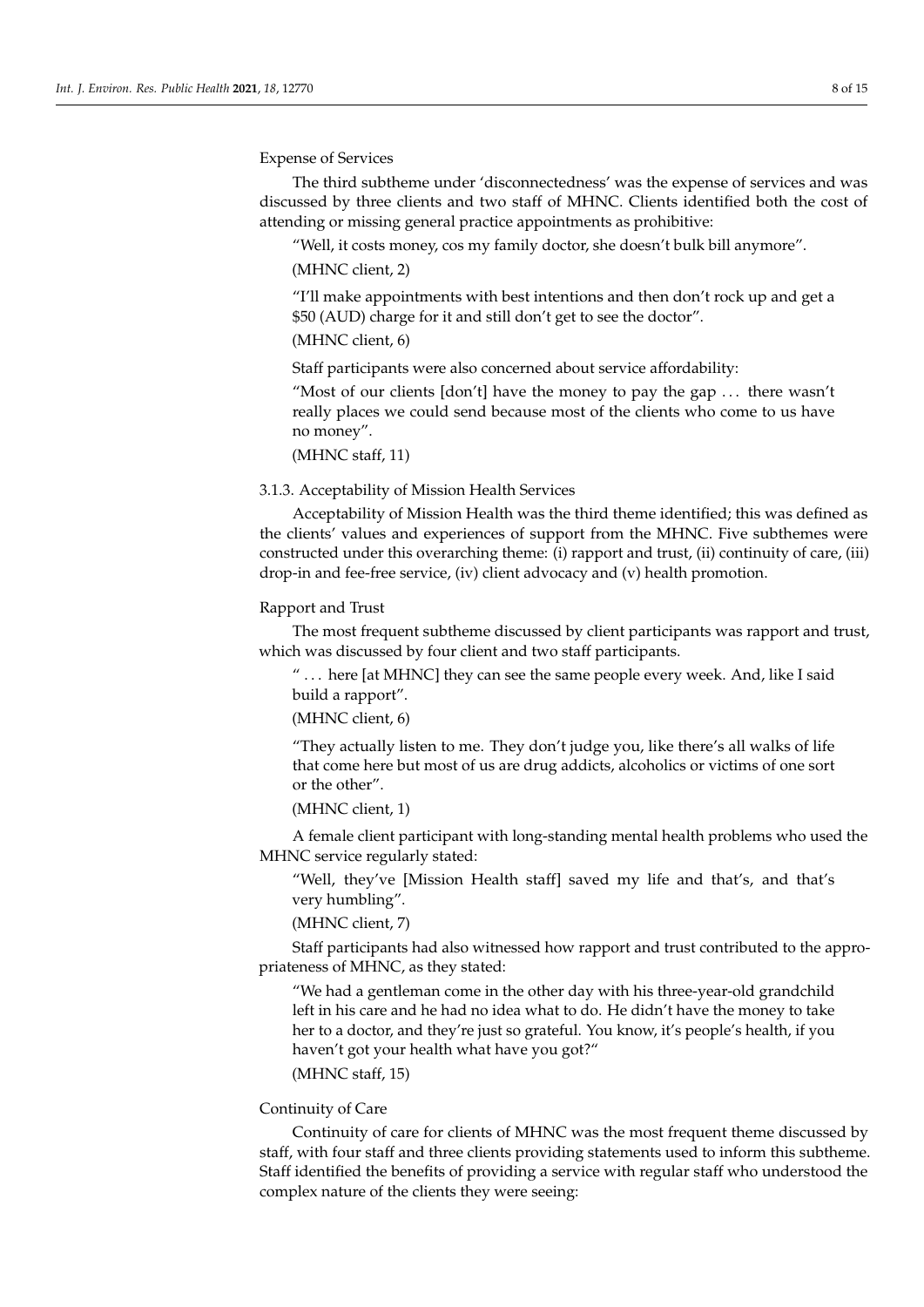"A lot of our clients have multiple complex needs. A five-to-seven-minute session with your [GP cannot] possibly identify what they actually do need".

# (MHNC staff, 11)

Staff also identified a lack of continuity of care in previous health-seeking practices of clients, resulting in many opting to present to the local emergency department.

Client participants also valued the opportunity to consistently see the same NP and RNs at MHNC and valued being referred to appropriate services as needed:

"Since I've been in Launceston for the last six months, I've been coming here to see the [nurses] every Thursday when I can".

(MHNC client, 1)

"I'm very happy with the services that I've got because they can refer you for x-rays, higher specialists. So no, for me they've covered everything I've possibly needed. But they've referred me through and given me the help and support I've needed to try and look after myself".

(MHNC client, 7)

# Drop-In/Fee-Free Service

Clients of MHNC valued the opportunity to be able to drop in and receive a feefree service:

"I'm not reliable or good with meeting appointment times, here I drop in and have a coffee and just wait and that works for me rather than being structured to a time that doesn't necessarily work for me".

(MHNC client, 6)

"And if ya haven't got much money you can just come here and get help".

(MHNC client, 4)

One staff participant also discussed this aspect of the service design as being valued by clients:

"Within the cohort that we service I think that they really appreciate the fact that it's gonna be free . . . I think they like the fact that they can just turn up without a lot of organisation, they don't have to pre-book and that sort of thing. You know that's an opportunity just to turn up and see if you can be treated". (MHNC staff, 12)

# Client Advocacy

Client advocacy was the fourth subtheme contributing to evidence of the acceptability of MHNC. One client discussed how he advocated for others to attend the service:

"I will actually come with them on the first appointment just to get them in that door".

(MHNC client, 7)

One staff member (MHNC staff, 14) also discussed the importance of advocacy for the clients using MHNC:

"There's just that whole advocacy of their health management that [MHNC clients] need . . . the great thing I think with the nurse practitioner is that they do really advocate well [for clients]".

(MHNC staff, 14)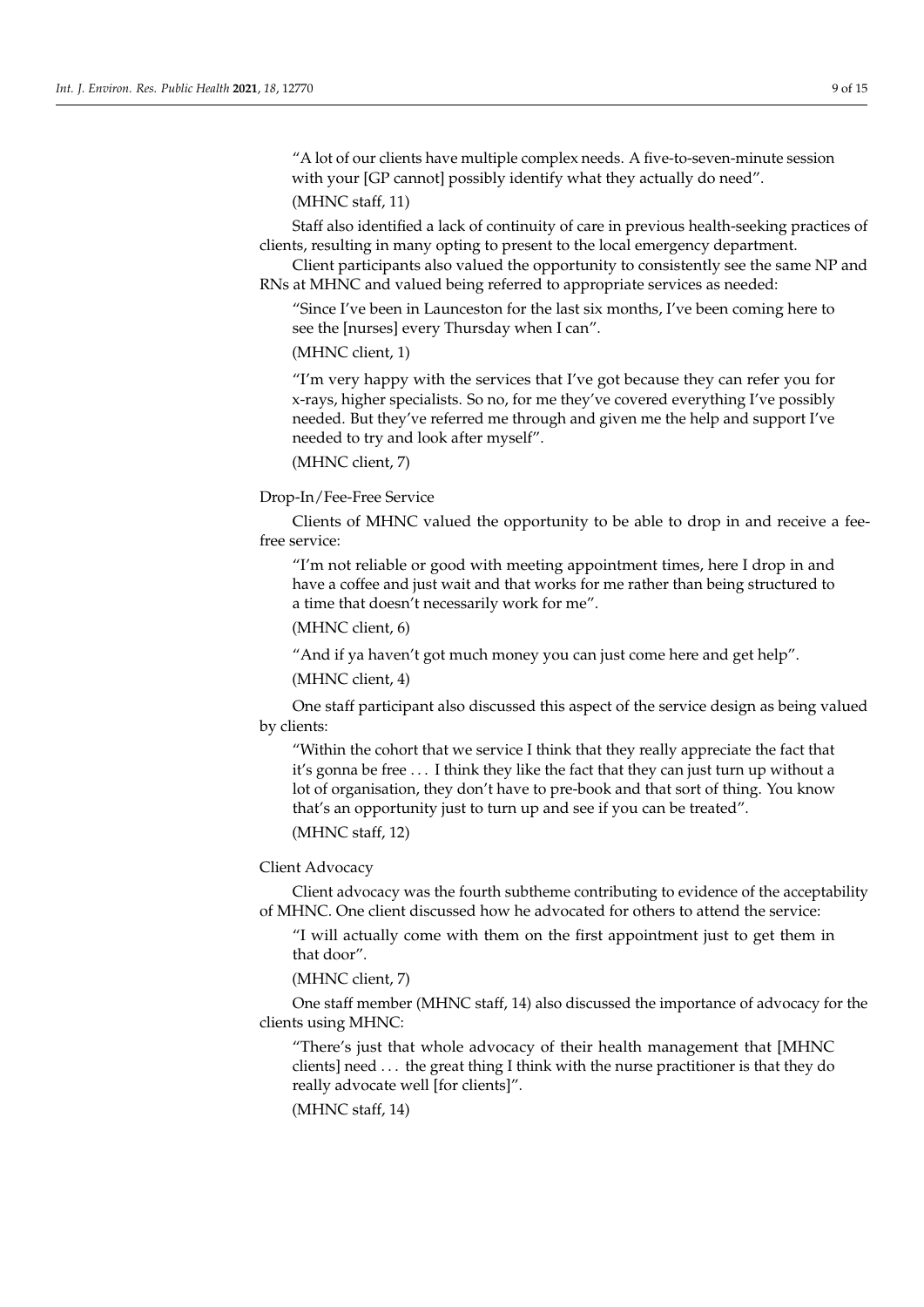# Health Promotion

The fifth and final subtheme was health promotion, which was discussed by two staff participants. These staff members identified the opportunity to encourage clients attending other City Mission service to call into the MHNC; one staff member (MHNC staff, 14) explained what she has said to clients, "If [they're] at the service and they're here having a meal, we can say, 'well, why don't you book in for a flu vaccination?'" The participant went on to explain:

"It certainly is identifying all the health issues and we are able to treat, we're fortunate to have a nurse practitioner [here] so we are able to do more than we could achieve without a nurse practitioner".

(MHNC staff, 14)

# 3.1.4. Client and Staff Recommendations

Client and staff participants were also asked to provide recommendations for the MHNC. The most frequently discussed need was the provision of mental health support through the addition of social workers, psychologists, psychiatrists and drug and alcohol support services. Increased hours for the MHNC were also recommended by staff participants. Other recommendations included regular on-site consultations by various allied health services such as dentistry, podiatry and occupational therapy, as well as the regular availability of a diabetic educator and medical practitioner. Staff participants also suggested a holistic approach across the lifespan in healthcare service provision for this vulnerable population. The need for continued support from key stakeholders was also identified to ensure service sustainability. One participant concluded their interview by saying:

"It all just [needs to] happen in the one place. I think for a lot of people, the continuity and stability and availability is really important". (MHNC staff, 15)

## *3.2. Quantitative Results*

Over a period of 26 months, 174 clients presented to the MHNC 426 times. A summary of age, living situation, medical history and the reason for presenting are provided in Table [1.](#page-10-0) Briefly, the median client age was 42 years; 60.9% were male; and 38.5% were homeless or lived in a supported accommodation. A significantly higher proportion of males fitted our definition for homelessness ( $n = 106, 47.2\%$ ) versus females ( $n = 68, 23.5\%$ ), and this difference was significant at  $p = 0.002$ . Mental health issues and substance/alcohol abuse were most commonly reported in health histories (24.8% and 13.8%, respectively). The main reasons for clinic visits included prescription requests (25.3%) and immunisations (20.1%). The majority of clients (82.2%) did not require further referral, while 11.5% were referred to either radiology or pathology services. No clients were referred to the emergency department.

|                               | No. | Median   | Range<br>(95th % )           |
|-------------------------------|-----|----------|------------------------------|
| Total number of clients       | 174 |          |                              |
| Total number of presentations | 426 |          | $1 - 21$<br>$(1-9.7)$        |
| Age                           |     | 42 years | 1-77 years<br>$(3.3 - 69.4)$ |

**Table 1.** Summary of client presentations to Mission Health Nurse-led Clinic.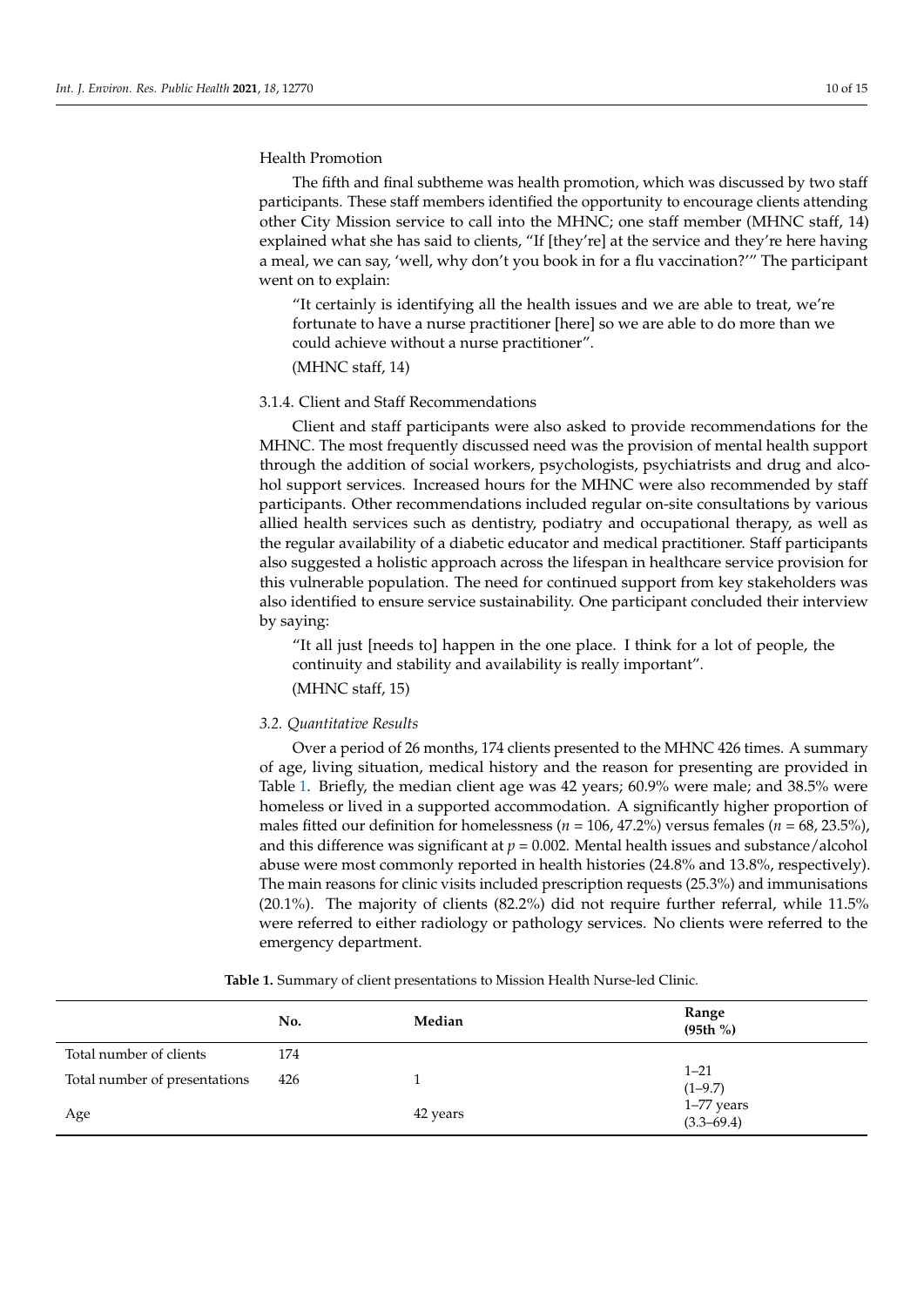<span id="page-10-0"></span>

| No.                                       | Median    |               | Range<br>(95th % ) |         |
|-------------------------------------------|-----------|---------------|--------------------|---------|
|                                           | No.       |               | $\%$               |         |
| Gender                                    |           |               |                    |         |
| Male                                      | 106       |               | 60.9               |         |
| Female                                    | 68        |               | 39.1               |         |
| Living situation                          |           |               |                    |         |
| Home                                      | 107       |               | 61.5               |         |
| Supported                                 | 19        |               | 10.9               |         |
| Homeless                                  | 48        |               | 27.6               |         |
| Medical condition                         | History   |               | Presentation       |         |
|                                           | $n = 174$ | $\frac{0}{0}$ | $n = 174$          | $\%$    |
| Medication prescription                   | n/a       | n/a           | 44                 | 25.3    |
| Immunisation                              | n/a       | n/a           | 35                 | 20.1    |
| Musculoskeletal (chronic or acute)        | 15        | 8.6           | 20                 | 11.5    |
| Mental Health                             | 43        | 24.8          | 17                 | 9.8     |
| Skin                                      | 5         | 2.9           | 17                 | 9.8     |
| Respiratory conditions                    | 15        | 8.6           | 13                 | 7.5     |
| Gastrointestinal/renal/urinary conditions | 17        | 9.8           | 11                 | 6.3     |
| Other                                     | 21        | 12.1          | 10                 | 5.8     |
| Cardiovascular conditions                 | 13        | $7.5\,$       | 7                  | $4.0\,$ |
| Eyes/ears/nose/throat                     | 2         | 1.2           | 6                  | 3.5     |
| Substance and alcohol use                 | 24        | 13.8          | 4                  | 2.3     |
| Reproductive/sexual health                | n/a       | n/a           | 3                  | 1.7     |
| Diabetes Mellitus                         | 13        | 7.5           | $\overline{2}$     | 1.2     |
| Missing/unknown                           | 60        | 34.5          | $\mathbf{1}$       | 0.6     |
| Neurological conditions                   | 7         | 4.0           | $\theta$           | 0       |

#### **Table 1.** *Cont.*

#### **4. Discussion**

This study investigated the barriers to healthcare access among people experiencing homelessness and vulnerability. The perspectives and experiences of the clients and staff of the MHNC service were investigated with regard to health among the homeless population within the context of regional Tasmania and the multiple barriers that prevent them from accessing primary healthcare in this regional location. The study identified three overarching themes: personal vulnerability (client level), disconnectedness (system level) and acceptability of the MHNC (service level). While the first two themes reflected and reinforced the well-documented literature relating to socioeconomic disadvantages and detachment from health services amongst people experiencing homelessness, this current study provides a different and holistic perspective by exploring the perception of homeless people's vulnerability across these three levels of healthcare provision.

This study identified the following as contributing factors to a greater likelihood that a person would experience poorer health outcomes: personal vulnerability; which correlated with hardship and adversity; perceived or actual disempowerment; and traumatic lived experiences. The material deprivation that accompanies homelessness intensifies the sense of stigma and the loss of self-esteem and hope, which engenders personal vulnerability [\[19\]](#page-13-16). Various life experiences contribute to this difficulty such as limited social connection, poor mental health, high rates of substance abuse/misuse and/or little or no financial safety nets. Other studies also support these findings [\[20](#page-13-17)[–22\]](#page-13-18) and emphasise the challenges to meet healthcare needs amongst people experiencing or at risk of homelessness.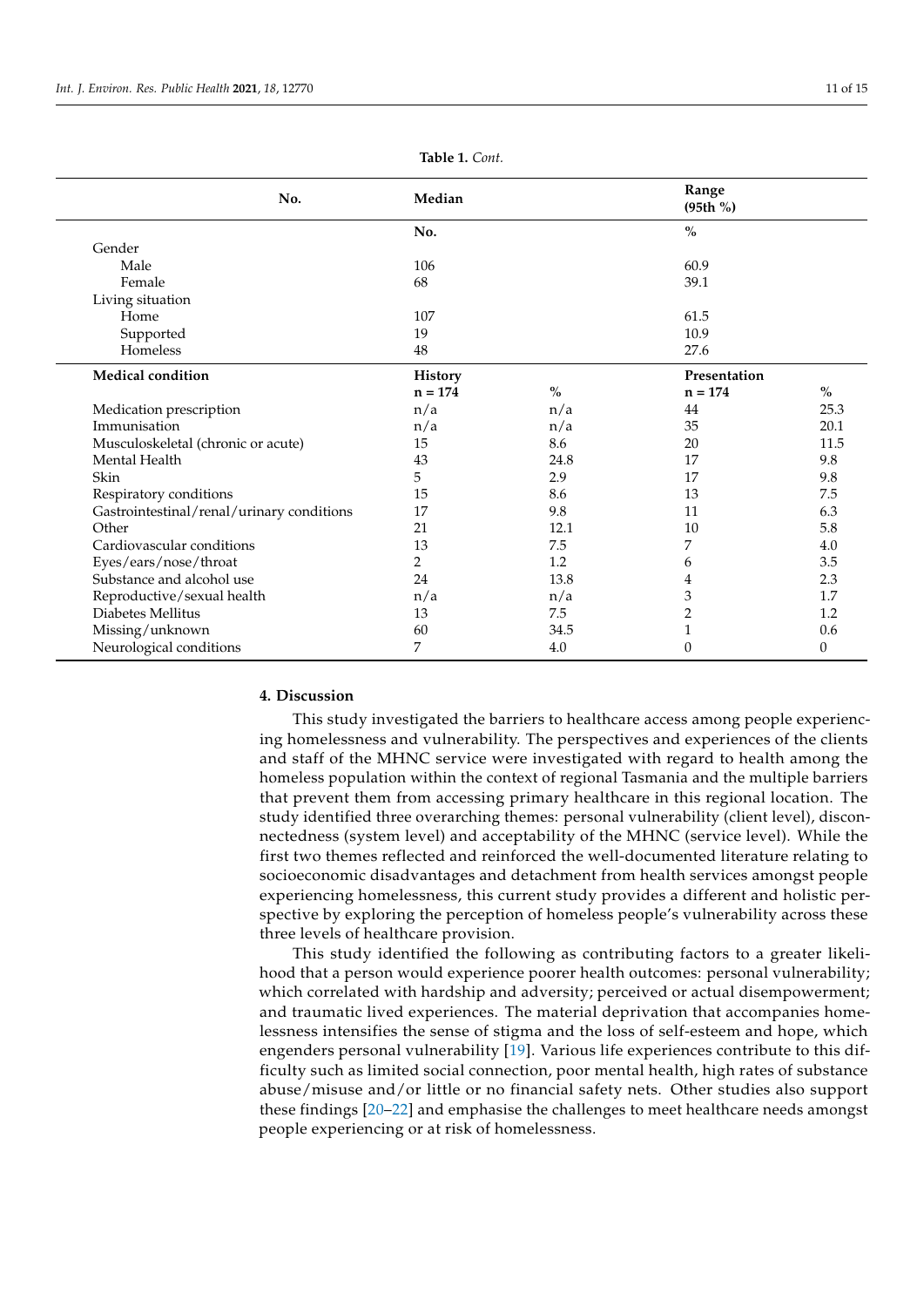Disconnectedness from health systems was a pronounced finding, with the participants expressing that their use of mainstream health services was fragmented and haphazard. The reasons for their detachment were attributed to not only financial constraints but also that they felt societal stigmatisation precluded them from seeking healthcare services. Gaps in or between services were highlighted by eight of the ten clients and interestingly, by all staff. Disconnectedness or detachment from mainstream health services has been regularly identified within the reviewed literature [\[15,](#page-13-12)[20,](#page-13-17)[23\]](#page-13-19).

The experiences of social stigma, societal expectations and the expense of healthcare services have also been reported by Nyamathi, Salem [\[14\]](#page-13-20) and Easterday, Driscoll [\[24\]](#page-13-21). This socio-political and financial dimension of the experience of homelessness, although not unique to this study, was clearly articulated and defined by one of the participants (MHNC client, 7). He brings these aspects together in the discussion of his experiences with disempowerment due to reduced financial resources; he emphasised the powerful impact of this by referring to it as "*financial bigotry or financial racism"*. The individual defined this as being *"judged because you're broke"* (MHNC client, 7).

This study brings into sharp focus the significant and unique needs of people experiencing homelessness in a regional context. The subthemes identified in this study were rapport and trust; continuity of care; drop-in and fee-free service; client advocacy; and health promotion. These are in alignment with Levesque's definition of access and the provision of the right service, in the right place, at the right time [\[25\]](#page-13-22).

Nurse-led clinics have a proven track record of facilitating improved access to healthcare, enhanced care continuity and the containment of associated costs [\[20\]](#page-13-17), consequently providing effective and efficient solutions to the challenges identified in this study. In regional and rural areas RNs and NPs are perfectly placed to address insufficient healthcare resources [\[26,](#page-13-23)[27\]](#page-13-24) and to augment access to appropriate healthcare for people experiencing homelessness [\[20\]](#page-13-17). The discourses within the literature regarding the provision of nurseled care for people experiencing vulnerability has been accepted by clients [\[26,](#page-13-23)[27\]](#page-13-24). The emerging evidence within the Australian context demonstrates that healthcare provided by nurses is safe, cost effective [\[28–](#page-13-25)[30\]](#page-14-0), sustainable and potentially replicable in the areas of greatest need. A study by Roche et al. [\[20\]](#page-13-17), supports our findings of the importance of appropriateness and the acceptability of nurse-led clinics in the provision of care for those experiencing homelessness.

One of the strengths of this study was the unique way of incorporating the perceptions of both the persons who utilised the healthcare service and those of the service providers, effectively providing additional information on the dimensions and complexity of homelessness. For the participants of this study, nurse-led services offered an alternative to the more traditional healthcare model, addressing the clients' complex needs while building trust and rapport [\[4\]](#page-13-2). This was facilitated by the ability to provide longer consultation times than those given in general practice models [\[20\]](#page-13-17). A primary goal of the MHNC was to improve accessibility, availability and affordability in the provision of healthcare. The MHNC also sought to provide a sense of connectedness between those experiencing homelessness and traditional healthcare facilities. Participants offered positive experiences in the approachability of the staff and the care provided. The clients valued the acceptance and non-judgmental manner of the staff. Roche, Duffield [\[20\]](#page-13-17) also noted in their research that clients found nurse-led clinics for persons experiencing homelessness helped to diminish the perceived social stigmatisation of this marginalised cohort through its professional and approachable atmosphere. Enhancing the sense of connectedness, the staff at the MHNC were able to address the healthcare needs of the presenting clients and effectively link them to resources for both immediate care and preventative future care.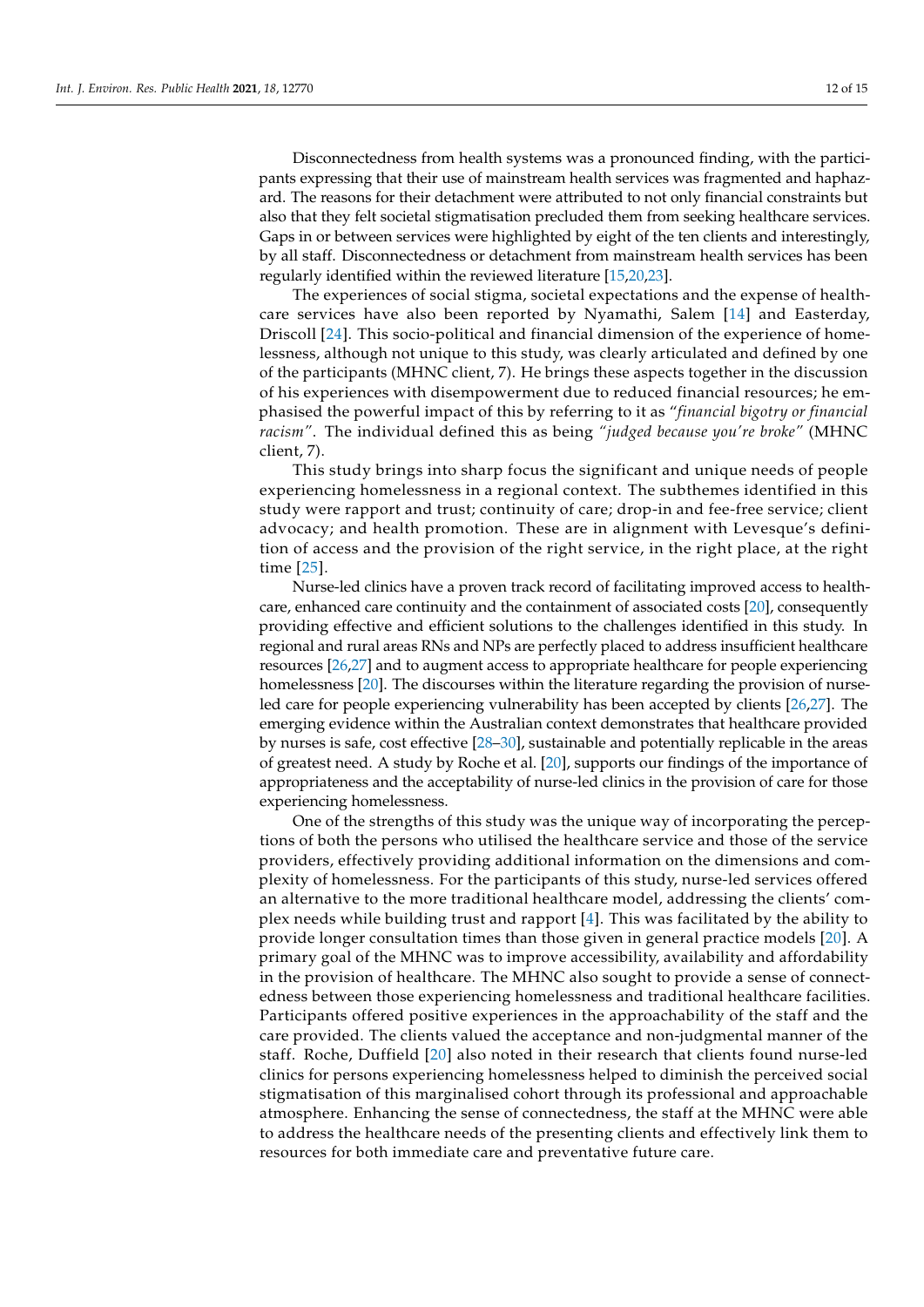The limitations of this study include how quantitative data were collected; it is possible that additional findings might have been reported if the administration staff had recorded data for each appointment rather than aggregating the data of all patients. Future work may benefit from a more detailed analysis of individual appointments to fully determine the healthcare needs of clients experiencing homelessness. Thematic analysis was used to analyse interviews, and the research team was focused on rigorous evaluation with review at various stages across the research team to ensure the consistency and cohesion of qualitative findings.

This study looked at objective measures to determine the effectiveness of the MHNC to address the complexities of adverse health outcomes for vulnerable persons and those experiencing homelessness. This study offers in-depth comprehension of the health challenges faced by the homeless cohort provides data and insight into where supports may be best provided to enhance both access and engagement with services and warrant innovative and sustainable solutions. These insights can be applied to inform not only future healthcare clinics for persons experiencing homelessness but can also be used to inform health policy, educational programs and the general populace on the health provision needs of this marginalised group. Furthermore, while the study was useful in demonstrating that a specific nurse-led service was well received and offered a quality alternate healthcare pathway to the more traditional provisions of care, further research to inform the sustainability of the MHNC and in particular, a critical economic evaluation, are recommended.

## **5. Conclusions**

For persons experiencing homelessness the barriers of seeking healthcare can be incredibly complex. This study has demonstrated that a collaborative model of nurse-led healthcare can mitigate the challenges of disconnectedness with other primary healthcare services, such as improved access and equity. Additionally, while there is scope for further innovative strategies to support and improve the health of this marginalised population, this study has offered the participants a portal to be heard, demonstrating the value of the nurse-led clinic on multiple levels.

**Author Contributions:** Conceptualisation: G.B.-D., L.H., K.T., M.D., J.L.; methodology, G.B.-D., L.H., K.T., M.D., J.L.; data collection: G.B.-D. and L.H.; data analysis: M.U., G.B.-D., H.D., K.T.; writing—original draft preparation: G.B.-D., M.U., H.D., K.T.; writing—review and editing: G.B.-D., M.U., H.D., K.T., M.D., J.L., L.H.; project administration: G.B.-D., K.T. All authors have read and agreed to the published version of the manuscript.

**Funding:** This research was funded by the Rosemary Bryant Foundation, grant number B0027420.

**Institutional Review Board Statement:** The study was conducted according to the guidelines of the Declaration of Helsinki and approved by the Institutional Review Board (or Ethics Committee) of The Tasmanian Health and Medical Human Research Ethics Committee (HREC) (HO21679 01.12.2020).

**Informed Consent Statement:** Informed consent was obtained from all subjects involved in the study.

**Data Availability Statement:** This data are not publicly available, and ethics approval has not been provided to share data at time of publication.

**Acknowledgments:** We acknowledge Karen Francis for conceptualisation and research design. We acknowledge Ray Green, the Operation Manager, and all of the City Mission, Launceston staff for their support.

**Conflicts of Interest:** The authors declare no conflict of interest.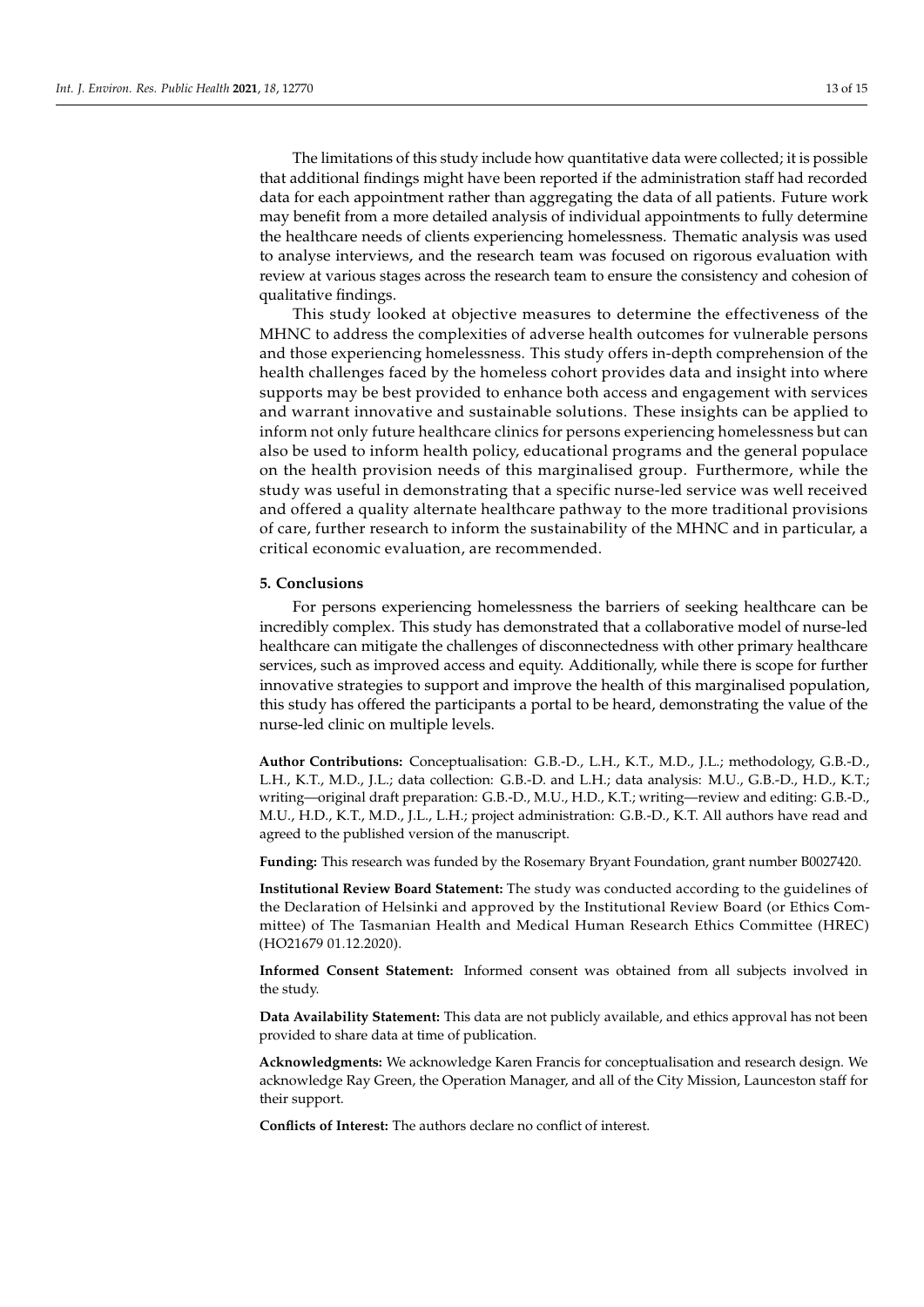# **References**

- <span id="page-13-0"></span>1. AIHW. *Health of People Experiencing Homelessness*; Australian Institute for Health and Welfare: Canberra, Australia, 2020.
- <span id="page-13-4"></span>2. Davies, A.; Wood, L.J. Homeless health care: Meeting the challenges of providing primary care. *Med. J. Aust.* **2018**, *209*, 230–234. [\[CrossRef\]](http://doi.org/10.5694/mja17.01264)
- <span id="page-13-1"></span>3. Phipps, M.; Dalton, L.; Maxwell, H.; Cleary, M. Women and homelessness, a complex multidimensional issue: Findings from a scoping review. *J. Soc. Distress Homeless* **2019**, *28*, 1–13. [\[CrossRef\]](http://doi.org/10.1080/10530789.2018.1534427)
- <span id="page-13-2"></span>4. Elwell-Sutton, T.; Fok, J.; Albanese, F.; Mathie, H.; Holland, R. Factors associated with access to care and healthcare utilization in the homeless population of England. *J. Public Health* **2017**, *39*, 26–33. [\[CrossRef\]](http://doi.org/10.1093/pubmed/fdw008)
- <span id="page-13-3"></span>5. Hewett, N.; Halligan, A.; Boyce, T. A general practitioner and nurse led approach to improving hospital care for homeless people. *BMJ* **2012**, *28*, 345. [\[CrossRef\]](http://doi.org/10.1136/bmj.e5999)
- <span id="page-13-5"></span>6. Chelvakumar, G.; Ford, N.; Kapa, H.M.; Lange, H.L.; McRee, A.-L.; Bonny, A.E. Healthcare barriers and utilization among adolescents and young adults accessing services for homeless and runaway youth. *J. Community Health* **2017**, *42*, 437–443. [\[CrossRef\]](http://doi.org/10.1007/s10900-016-0274-7) [\[PubMed\]](http://www.ncbi.nlm.nih.gov/pubmed/27817043)
- <span id="page-13-6"></span>7. Busch-Geertsema, V.; Culhane, D.; Fitzpatrick, S. Developing a global framework for conceptualising and measuring homelessness. *Habitat Int.* **2016**, *55*, 124–132. [\[CrossRef\]](http://doi.org/10.1016/j.habitatint.2016.03.004)
- <span id="page-13-7"></span>8. Kirby, T. Efforts escalate to protect homeless people from COVID-19 in UK. *Lancet Respir. Med.* **2020**, *8*, 447–449. [\[CrossRef\]](http://doi.org/10.1016/S2213-2600(20)30160-0)
- <span id="page-13-8"></span>9. Paisi, M.; Kay, E.; Plessas, A.; Burns, L.; Quinn, C.; Brennan, N.; White, S. Barriers and enablers to accessing dental services for people experiencing homelessness: A systematic review. *Community Dent. Oral Epidemiol.* **2019**, *47*, 103–111. [\[CrossRef\]](http://doi.org/10.1111/cdoe.12444) [\[PubMed\]](http://www.ncbi.nlm.nih.gov/pubmed/30614026)
- <span id="page-13-9"></span>10. Keogh, C.; O'Brien, K.K.; Hoban, A.; O'Carroll, A.; Fahey, T. Health and use of health services of people who are homeless and at risk of homelessness who receive free primary health care in Dublin. *BMC Health Serv. Res.* **2015**, *15*, 58. [\[CrossRef\]](http://doi.org/10.1186/s12913-015-0716-4)
- 11. Lebrun-Harris, L.A.; Baggett, T.P.; Jenkins, D.M.; Sripipatana, A.; Sharma, R.; Hayashi, A.S.; Daly, C.A.; Ngo-Metzger, Q. Health status and health care experiences among homeless patients in federally supported health centers: Findings from the 2009 patient survey. *Health Serv. Res.* **2013**, *48*, 992–1017. [\[CrossRef\]](http://doi.org/10.1111/1475-6773.12009) [\[PubMed\]](http://www.ncbi.nlm.nih.gov/pubmed/23134588)
- <span id="page-13-10"></span>12. Luchenski, S.; Maguire, N.; Aldridge, R.W.; Hayward, A.; Story, A.; Perri, P.; Withers, J.; Clint, S.; Fitzpatrick, S.; Hewett, N. What works in inclusion health: Overview of effective interventions for marginalised and excluded populations. *Lancet* **2018**, *391*, 266–280. [\[CrossRef\]](http://doi.org/10.1016/S0140-6736(17)31959-1)
- <span id="page-13-11"></span>13. Burda, C.; Haack, M.; Duarte, A.C.; Alemi, F. Medication adherence among homeless patients: A pilot study of cell phone effectiveness. *J. Am. Acad. Nurse Pract.* **2012**, *24*, 675–681. [\[CrossRef\]](http://doi.org/10.1111/j.1745-7599.2012.00756.x)
- <span id="page-13-20"></span>14. Nyamathi, A.; Salem, B.E.; Zhang, S.; Farabee, D.; Hall, B.; Khalilifard, F.; Leake, B. Nursing case management, peer coaching, and hepatitis a and B vaccine completion among homeless men recently released on parole: Randomized clinical trial. *Nurs. Res.* **2015**, *64*, 177. [\[CrossRef\]](http://doi.org/10.1097/NNR.0000000000000083)
- <span id="page-13-12"></span>15. Segan, C.J.; Maddox, S.; Borland, R. Homeless clients benefit from smoking cessation treatment delivered by a homeless persons' program. *Nicotine Tob. Res.* **2015**, *17*, 996–1001. [\[CrossRef\]](http://doi.org/10.1093/ntr/ntv062)
- <span id="page-13-13"></span>16. Creswell, J.W.; Clark, V.L.P. *Designing and Conducting Mixed Methods Research*; Sage Publications: New York, NY, USA, 2017.
- <span id="page-13-14"></span>17. Malterud, K.; Siersma, V.D.; Guassora, A.D. Sample size in qualitative interview studies: Guided by information power. *Qual. Health Res.* **2016**, *26*, 1753–1760. [\[CrossRef\]](http://doi.org/10.1177/1049732315617444)
- <span id="page-13-15"></span>18. Braun, V.; Clarke, V. *Successful Qualitative Research: A Practical Guide for Beginners*; Sage: London, UK, 2013.
- <span id="page-13-16"></span>19. Hodgetts, D.; Radley, A.; Chamberlain, K.; Hodgetts, A. Health inequalities and homelessness: Considering material, spatial and relational dimensions. *J. Health Psychol.* **2007**, *12*, 709–725. [\[CrossRef\]](http://doi.org/10.1177/1359105307080593)
- <span id="page-13-17"></span>20. Roche, M.A.; Duffield, C.; Smith, J.; Kelly, D.; Cook, R.; Bichel-Findlay, J.; Saunders, C.; Carter, D.J. Nurse-led primary health care for homeless men: A multimethods descriptive study. *Int. Nurs. Rev.* **2018**, *65*, 392–399. [\[CrossRef\]](http://doi.org/10.1111/inr.12419)
- 21. Weber, J.J. A systematic review of nurse-led interventions with populations experiencing homelessness. *Public Health Nurs.* **2019**, *36*, 96–106. [\[CrossRef\]](http://doi.org/10.1111/phn.12552) [\[PubMed\]](http://www.ncbi.nlm.nih.gov/pubmed/30353565)
- <span id="page-13-18"></span>22. Brown, M.A.; Gellatley, W.; Hoffman, A.; Dowdell, L.; Camac, A.; Francois, R.; Boston, B.; Zekry, A. Medical complications of homelessness: A neglected side of men's health. *Intern. Med. J.* **2019**, *49*, 455–460. [\[CrossRef\]](http://doi.org/10.1111/imj.14139) [\[PubMed\]](http://www.ncbi.nlm.nih.gov/pubmed/30324639)
- <span id="page-13-19"></span>23. Rae, B.E.; Rees, S. The perceptions of homeless people regarding their healthcare needs and experiences of receiving health care. *J. Adv. Nurs.* **2015**, *71*, 2096–2107. [\[CrossRef\]](http://doi.org/10.1111/jan.12675) [\[PubMed\]](http://www.ncbi.nlm.nih.gov/pubmed/25916241)
- <span id="page-13-21"></span>24. Easterday, A.; Driscoll, D.; Ramaswamy, S. Rural homelessness: Its effect on healthcare access, healthcare outcomes, mobility, and perspectives of novel technologies. *J. Soc. Distress Homeless* **2019**, *28*, 56–64. [\[CrossRef\]](http://doi.org/10.1080/10530789.2019.1567978)
- <span id="page-13-22"></span>25. Levesque, J.-F.; Harris, M.F.; Russell, G. Patient-centred access to health care: Conceptualising access at the interface of health systems and populations. *Int. J. Equity Health* **2013**, *12*, 18. [\[CrossRef\]](http://doi.org/10.1186/1475-9276-12-18) [\[PubMed\]](http://www.ncbi.nlm.nih.gov/pubmed/23496984)
- <span id="page-13-23"></span>26. Jennings, N.; Lowe, G.; Tori, K. Nurse practitioner locums: A plausible solution for augmenting health care access for rural communities. *Aust. J. Prim. Health* **2021**, in press. [\[CrossRef\]](http://doi.org/10.1071/PY20103) [\[PubMed\]](http://www.ncbi.nlm.nih.gov/pubmed/33508211)
- <span id="page-13-24"></span>27. Kelly, J.; Garvey, D.; Biro, M.A.; Lee, S. Managing medical service delivery gaps in a socially disadvantaged rural community: A nurse practitioner led clinic. *Aust. J. Adv. Nurs.* **2017**, *34*, 42–49.
- <span id="page-13-25"></span>28. Martin-Misener, R.; Harbman, P.; Donald, F.; Reid, K.; Kilpatrick, K.; Carter, N.; Bryant-Lukosius, D.; Kaasalainen, S.; Marshall, D.A.; Charbonneau-Smith, R.; et al. Cost-effectiveness of nurse practitioners in primary and specialised ambulatory care: Systematic review. *BMJ Open* **2015**, *5*, e007167. [\[CrossRef\]](http://doi.org/10.1136/bmjopen-2014-007167) [\[PubMed\]](http://www.ncbi.nlm.nih.gov/pubmed/26056121)